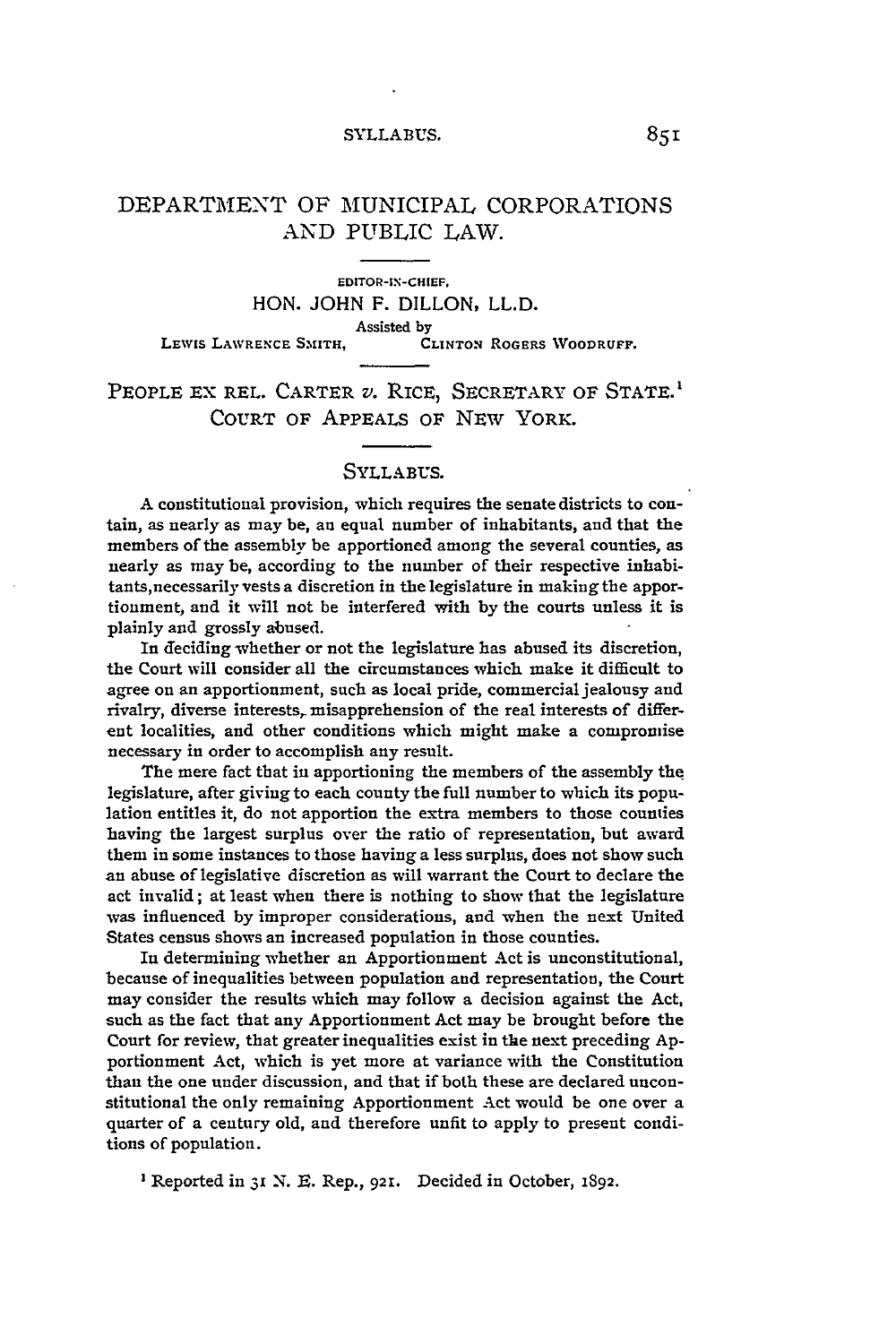## **STATEMENT** OF **FACTS.**

The New York Constitution (Art. 3, Sec. 4) provides that "an enumeration of the inhabitants of the State shall be taken under the direction of the Legislature in the year 1855, and at the end of every ten yearq thereafter; and the said districts shall be so altered by the Legislature at the first session after the return of every enumeration that each senate district shall contain, as nearly as may be, an equal number of iphabitants, excluding aliens and persons of color not taxed; and shall remain unaltered until the return of another enumeration, and shall at all times consist of contiguous territory; and no county shall be divided in the formation of a senate district, except such county shall be equitably entitled'to two or more senators." Section *5* of the same article provides for 128 members of Assembly, and then continues: "The members of Assembly shall be apportioned among the several counties of the State by the Legislature, as nearly as may be, according to the number ,of their respective inhabitants, excluding aliens, and shall be chosen by single districts. **. . .** The Legislature, at its first session after the return of every enumeration, shall apportion the members of Assembly among the several counties of the State, in manner aforesaid, etc."

The Apportionment Act of **1892** (Laws, 1892, C. 397) exhibited some marked discrepancies in regard to the senatorial districts. The proper ratio was 180,899; but one district contained a population of 241, **138,** and another contiguous thereto only 105,720; yet both of these were in the city of New York, where, if anywhere, equality of apportionment could have been reached. A number of other districts also varied from the ratio by from **30, 000** to **49,000.** In the apportionment of assemblymen among the various counties there were also some notable discrepancies. Albany, with a population of 156,748, was given 4 members, while Monroe, with 181,230, was only allotted 3; and Rennselaer, with 121,679, and Queens, with 123,974, were each given the same number as Monroe. Duchess, with **75,078,** was given two members, but St. Lawrence, with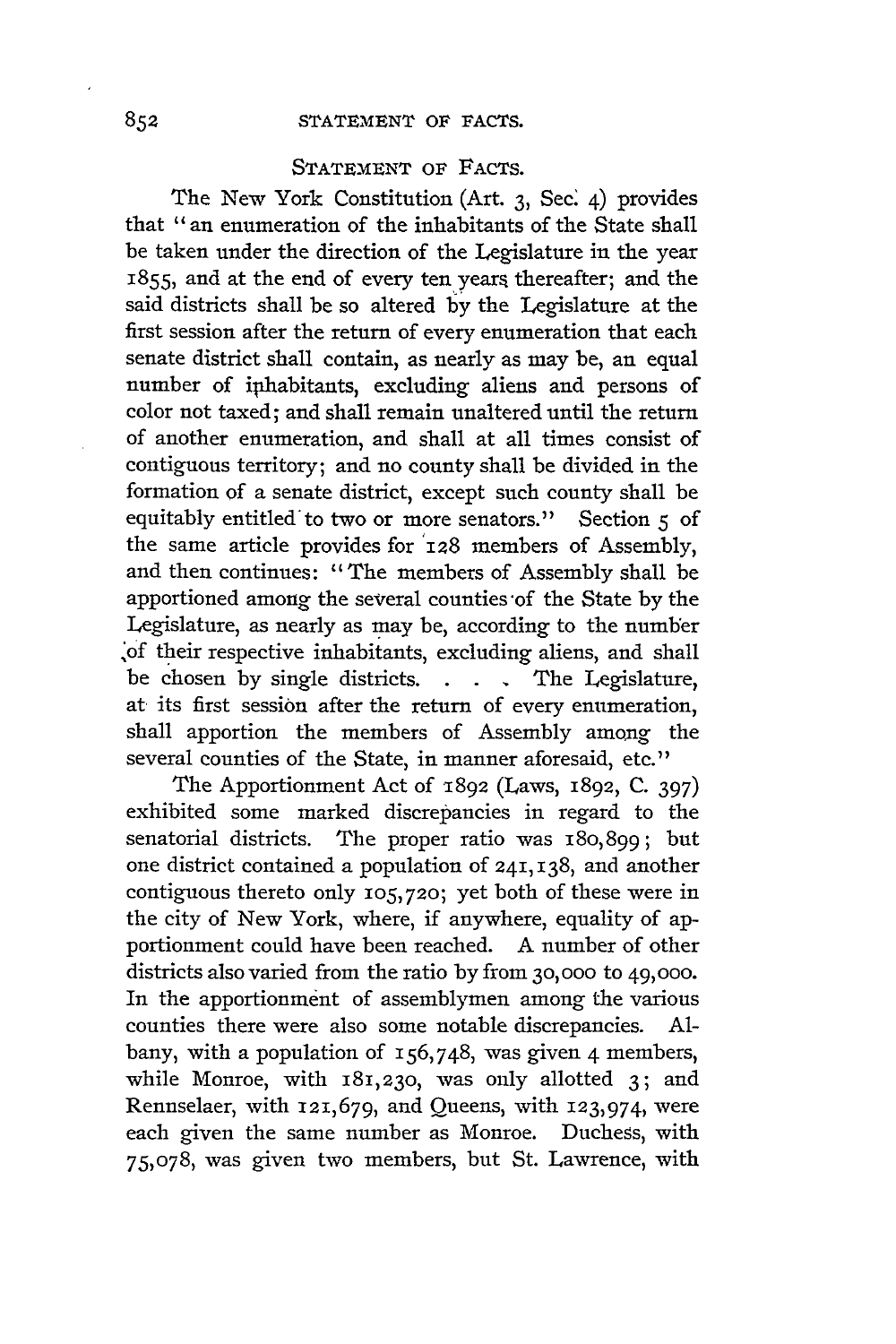8o,679, and Chautauqua, with 73,884, were each allotted only one. These rather glaring discrepancies, however, are explained by the fact that when the assemblymen were apportioned among the' counties by the integral ratio of population, there was a surplus of eleven not allotted, and these, instead of being given in strict order to those counties having the largest surplus over the ratio, were apportioned arbitrarily. The four having the highest surplus, however, received an extra member, and it would also appear that the Act as originally reported followed the strict mathematical method in apportioning the extra members to the counties having the highest surplus; but that the variations thereafter made were due to necessary compromises during its passage.

The Board of Supervisors of Monroe County having refused to district the county for the election of the three members of Assembly allotted to it, alleging as a reason for their refusal that the Act was unconstitutional, Charles F. Pond, a citizen of the county, applied to the Special Term of the Supreme Court for a writ of *mandanmus* to compel the Board to district the county. This was denied in a long and careful opinion by RUMSEY, J., on the ground that the action of the supervisors was proper, because the Legislature had overstepped the limits of its discretion in making the apportionment,' and this decision was affirmed by the General Term,<sup>2</sup> MACOMBER, J., dissenting on the ground that the errors were not serious enough to vitiate the Act.

At about the same time the validity of the same Act was called in question in Oneida County on an application for a *mandamus* to the Secretary of State to compel him to issue the statutory notices under the Apportionment Act of **1879;** but the application was denied on the ground that the Court had no power to interfere with the discretion of the Legislature, as expressed in the Act of 1892. '

*<sup>&#</sup>x27;Peo.* **ex** *rel.* Pond *z'.* Board of Supervisors of Monroe County, **19 N. Y. Suppl., 978. <sup>2</sup>**Id. **v.** Id., 2o **N.** Y. Suppl., **97.**

**<sup>:</sup>** Peo. **ex** *rel.* Carter **v.'** Rice, Secretary of State, **20 N.** Y. **SuppL, 293.**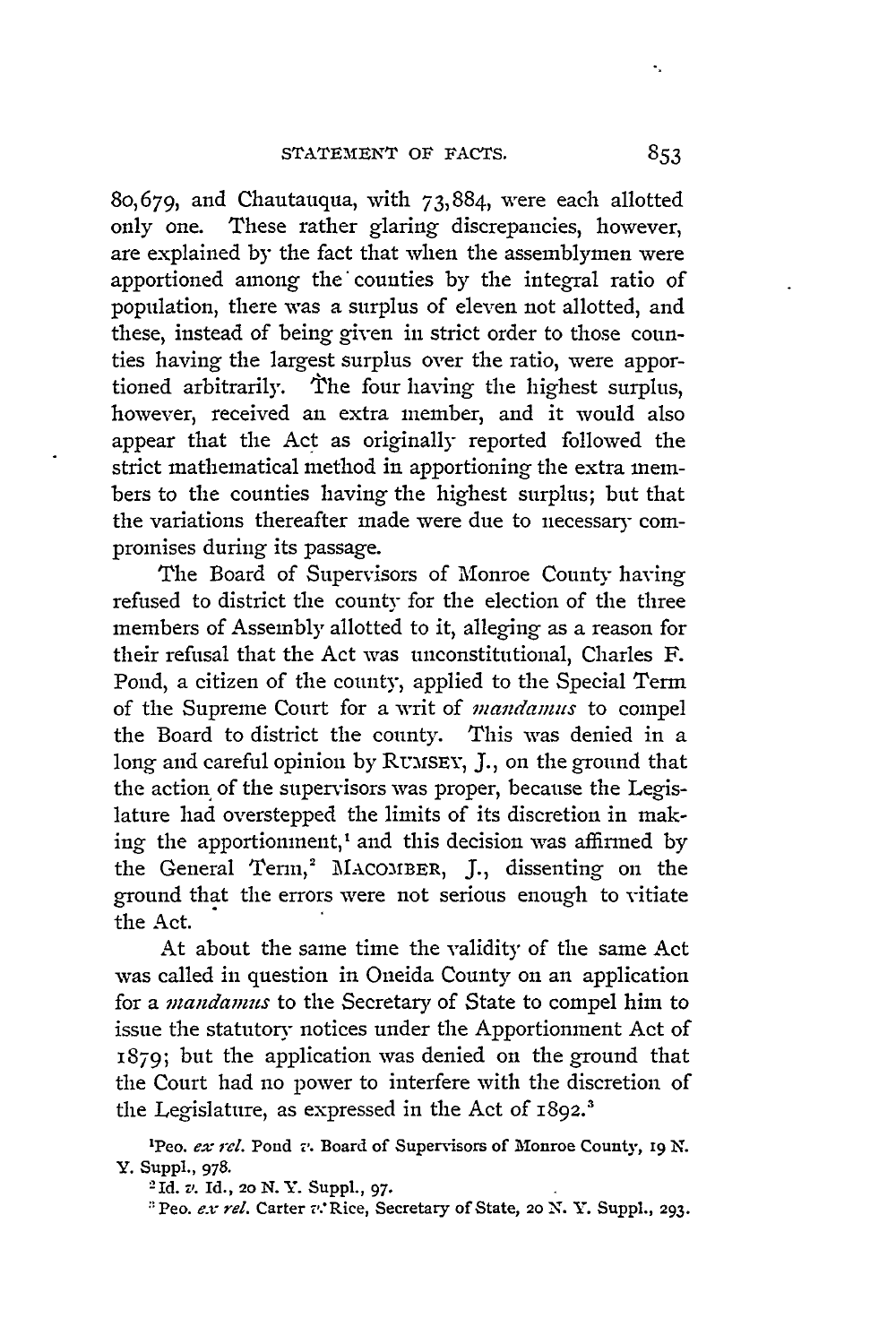Both cases were taken to the Court of Appeals, and judgment was there rendered in accordance with the syllabus previously given, affirming Peo. v. Rice, though on different grounds from those taken by the Supreme Court, and reversing Peo. v. Board of Supervisors.

#### **GERRYMANDERING.**

This word, in which, by a curious etymological freak, the memory of Mr. ELBRIDGE GERRY, one time Governor of Massachusetts, is most unjustly held up to the contempt of posterity, embalmed as neatly and as imperishably as a **fly** in amber, has been the theme of much discussion of late in the courts of several of the United States. The evil which it names has become so pronounced and ,prevalent that, as one judge has very tersely said, it is high time to put a stop to it. The only question is, Have the courts the necessary power?

It has been very strenuously urged that the judiciary has no power to review the acts of the legislature in apportioning its own members, that being a matter peculiarly within its own powers, and being a political, not a legislative act. This question, however, may be regarded as finally set at rest by the able arguments of ORTON, **J.,** in the first Wisconsin Gerrymander Case, 81 Wis., *44o;* s. **c.** 5i **N. W.** Rep., 724, where he shows conclusively that not only have the courts themselves almost uniformly asserted this right, but that the legislatures of several States have sanctioned this assertion by requesting the opinion of the justices on matters relating to apportionment: See State *v.* Dudley, Ohio **St,** 437; State *v.* Newark, **4o** N.J. L., **297;** State v. Van Duyne (Neb.), 39 N. W. Rep., 612; Opinions of Justices,

3 Me., 477; 18 Me., 458; 43 Me., 587; 7 Mass., **523; 15** Mass., 537; 3 Pick. (Mass.), 517; **23** Pick., 547; 6 Cush. (Mass;), 575; io Gray (Mass.), **613; 142** Mass., 6oi; s. c. 7 N. B. Rep., 35; and of **CASSODAY,** J., in the Sec8nd Wisconsin Gerrymander Case, State *ex rel.* Lamb v. Cunningham, Secretary of State, *53* N. W. Rep., **35;** as well as by the assumption of that fact in the cases hereafter cited. The dictum of the Court in Wise *v.* Bigger, 79 Va., 269, that laying off and defining Congressional districts is the exercise of a political and discretionary power, for which the legislature is amenable to the people, and that in 18 Me., 460, where the Court held that "if such power should be abused in any case, the remedy is with the people. Those guilty of any such outrage will be likely to become in time the victims of their own misconduct. In popular governments this, and the right which it may be believed the people will exercise of displacing bad servants, are great checks upon the abuse of power;" cannot prevail against such a weight of authority. And it is well that they do not represent the current of judicial opinion; for while they, especially the latter, evince a praiseworthy confidence in the readiness of the people to rebuke the misuse of legislative power, they also exhibit a peculiar blindness to the actual course of human events. "It is a condition, not a theory,"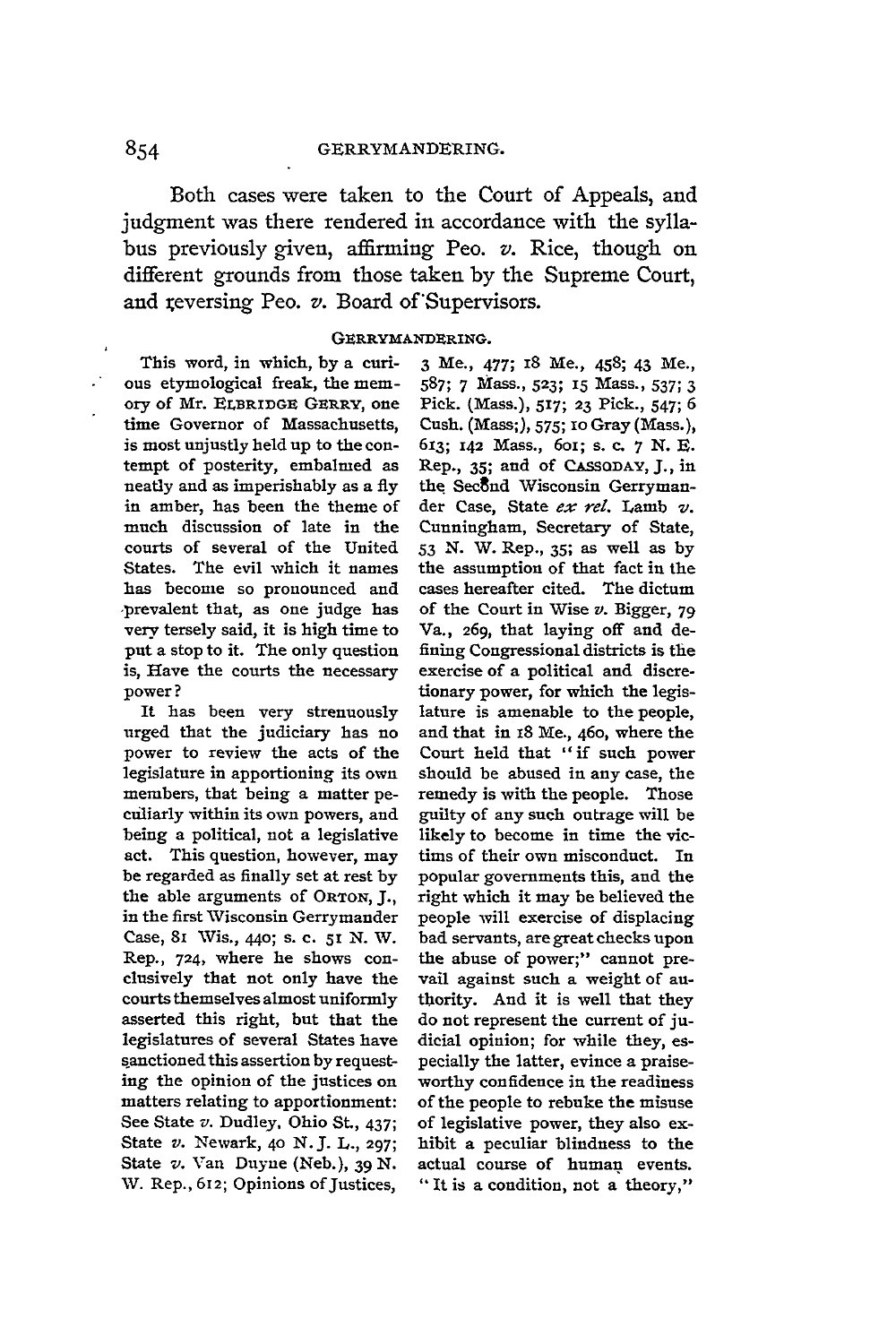that confronts the Court that has to deal with this question of gerrymandering. Both the object and the natural tendency of a gerrymander, as is well pointed out **by** Chief Justice MORSE in Giddings *v.* Blacker (Mich.), **52 N.** W. Rep., 944, is to perpetuate the control of the government in the hands of a political party, even against the wishes, protests and votes of a majority of the people; and there are very few complaints made against it **by** the most upright men of that party. Objections to it come from the party so kept out of power. It has even been gravely urged as a reason for upholding a gerrymander, that the complaint against it was a political action, coming from the opposite party.

Even when in the course of time, the quondam cause of right triumphs, and the gerrymandering crew are ousted from their place of power, the mischief does not cease. No man ever saw a pendulum drawn back to the end of its beat, and then released, stop of its own accord in the middle of its oscillation. It swings straight to the other extreme. And, likewise, the first act of a party just coming into power is usually to rearrange the election districts so as to perpetuate its hold upon the government. This has apparently been the case in every State of the Union in which gerrymandering has been rife, and furnishes the strongest possible reason why the courts should exercise a power which the individual, or his aggregate, the people, has no desire to exert,, until he gets the shoe on the other foot, and finds that it pinches.

It being settled, then, that the courts have the power to review such acts, the next question is, how

far are they reviewable ? Naturally, whenever and to whatever degree they overstep the limits set **by** the Constitution. Here another effort has been made to nullify the power of the judiciary in this regard by claiming that the provisions of the Constitution in reference to apportionments are directory, and not mandatory. But the general current of authority is in favor of treating all constitutional provisions as mandatory: Peo. *v.* Lawrence, 36 Barb. **(N.** Y.), 177; Cooley, Const. Lim., **2d** Ed., i8I. The claim that the constitutional provisions in regard to apportionment are directory seems to be especially without foundation. Judge ORTON, in the first Wisconsin Gerrymander Case, State *ex rel.* Attorney General v. Cunningham, 81 Wis., 440; **S. C.,** 51 N. W. Rep., 724, disposes of it very briefly. "That most dangerous doctrine, that these and other restrictions upon the power of the legislature are merely declaratory, and not mandatory, should not be encouraged, even to the extent of discussing the question. The convention, in making a constitution, had a higher duty to perform than to give the legislature advice;" and Judge PiNNEY, with delicate satire, remarks in the same case: "It does not appear that the language used (in the debates of the convention) was employed by way of exhortation to the legislature to eschew the pernicious method ofgerrymandering then recognized as an evil to be greatly deplored. It better suits the important character of the rights sought to be guarded, and the character and purpose of the instrument, to regard these provisions as mandatory, and not directory merely."

It has also been claimed that al-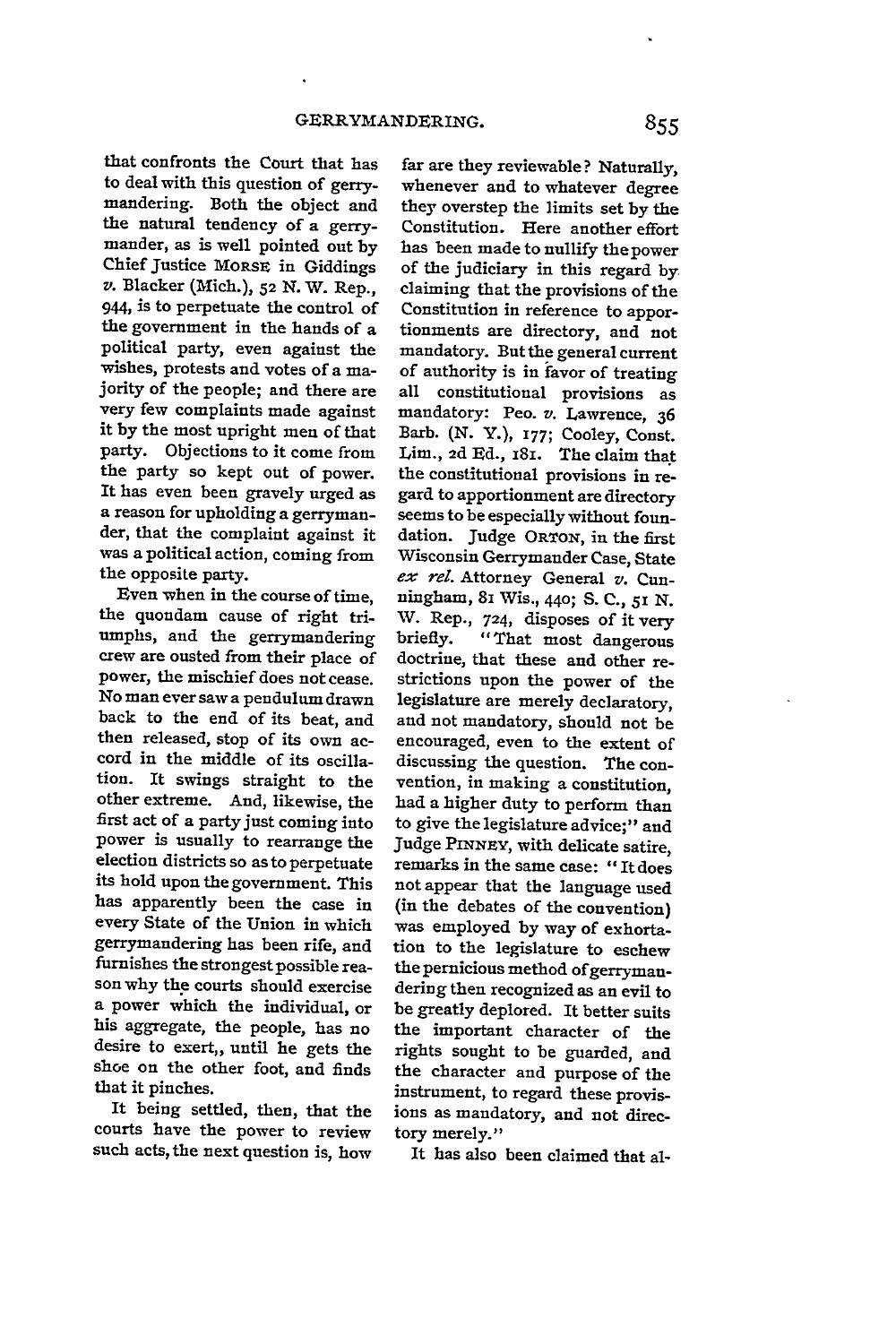though a transgression of a positive mandate of the Constitution is reviewable, yet the exercise of a discretionary power is not: Peo. *ex rel.* Carter *v. Rice, supra;* Peo. *ex rel.* Baird *v.* Broome, **2o** N. Y. Suppl., **470.** This rests upon a mistake, however. There is no such thing as an absolute, uncontrolled, unreviewable discretion vested in any man, or any body of men, under a constitutional government. **All** delegated powers must of necessity have limits; and if there be none expressed, there is always the implied qualification, that the powers granted be not abused. Even in affirming Peo. v. Rice, the Court of Appeals took care to say: "We do not intimate that in no case could the action of the legislature be reviewed **by** the courts: Cases may easily be imagined where the action of that body would be so gross a violation of the Constitution that it could be seen that it had been entirely lost sight of, and an intentional disregard of its commands, both in the letter and in the spirit, had been indulged in:" 31 **N.** . Rep., on p. **929.**

When the mandate of the Constitution is direct and positive, there is no room for discretion, and any transgression of it will render the Act unconstitutional. When the Constitution provides that the apportionment and districts so made shall remain unaltered until another enumeration of the population, the boundaries of the districts cannot be changed, either directly or as an incident of the alteration of town or city lines: Peo. v. Holihan, 29 Mich., 116; Kinney v. Syracuse, **30** Barb. **(N.** Y.), 349. A legislature cannot apportion a greater number of representatives than is allowed **by** the Constitution: State

*v.* Francis, **26** Kans., **724.** And when the Constitution prohibits the division of a country or district, any apportionment which violates that prohibition is unconstitutional and void: State *ex rel.,* Attorney-General v. Cunningham, Secretary of State, 81 Wis., **440; S. C.,** 51 N. W. Rep., **724.** "Under negative and prohibitory constitutional provisions, the Legislature may often refrain from doing things which are not prohibited, but it can never do what is prohibited:" State v. Francis, *supra.*

When the Legislature is vested with discretion, its Acts are valid, so long as that discretion is not abused; and the courts will not investigate too closely, nor set the brand of unconstitutionality upon what may have been a mere error of judgment. "For the wisdom or unwisdom of what they have done within the limits'of the powers conferred, they are answerable to the electors of the State, and no one else:" State v. Campbell (Ohio), **27** N. **R.** Rep., 884. It therefore becomes necessary to determine what those limits are, or, rather, to decide how far the Legislature may go without so far overstepping them as to warrant judicial interference. A degree of discretion is obviously conferred **by** those constitutional provisions which require that the apportionment shall be according to the number of inhabitants, or that the districts shall be, as nearly as may be, equal in population. There is some difference of opinion in respect to the latitude of this discretion; but it is acknowledged on all sides that it is impossible to attain mathematical exactness in this regard: Prouty v. Stover, **II** Kans., **235;** State *ex rel.* Attorney-General v. Cunningham, **8I** Wis.,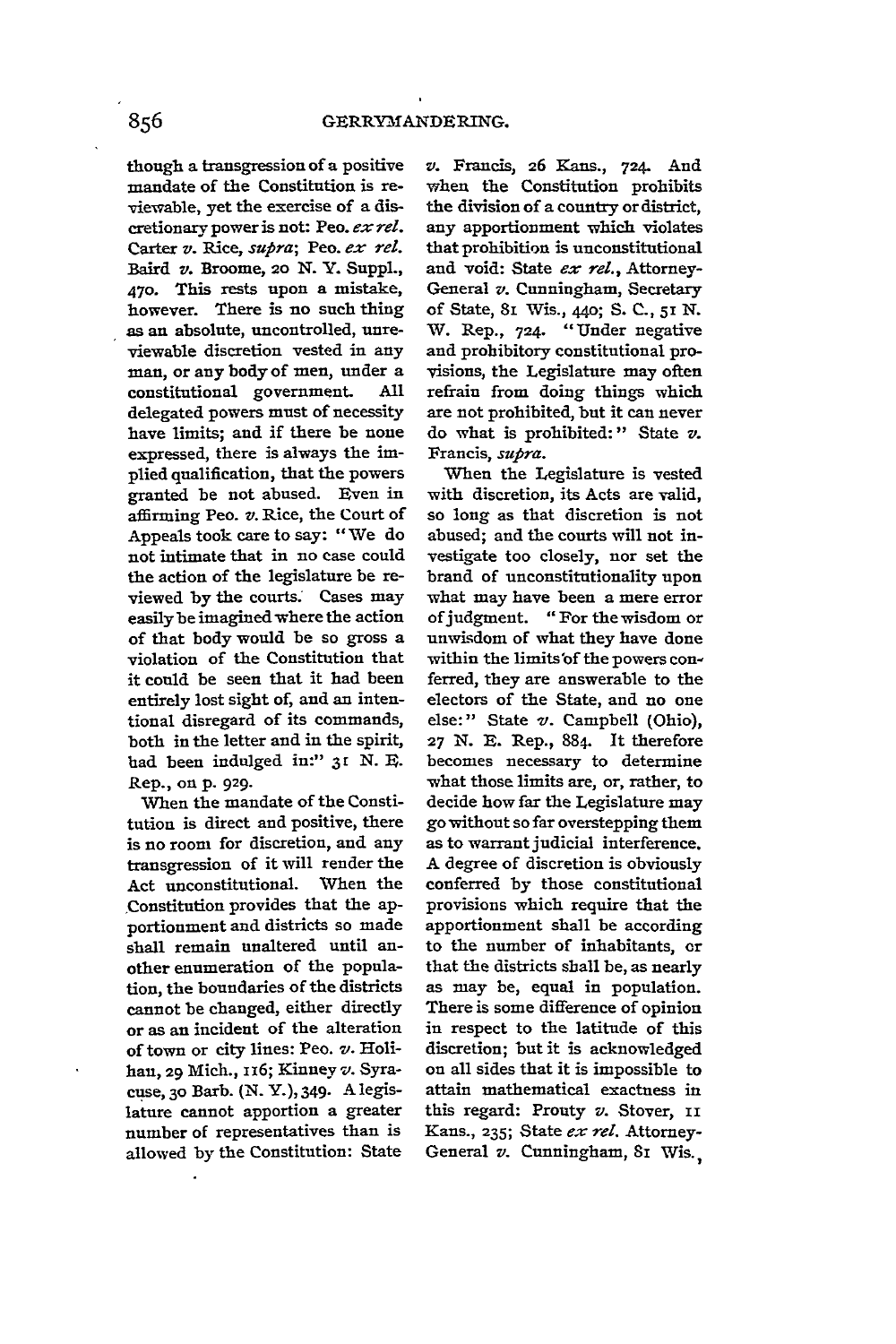440; **S. C.,** *5i* **N.** W. Rep., **724;** State *ex rel.* Lamb *v.* Cunningham (Wis.), **53 N.** W. Rep., **35;** Giddings *v.* Blacker (Mich.), **52 N.** W. Rep., 944; Peo. *ex rel.* Carter *v.* Rice **(N.** Y.), (the principle case), *31* **N.** E Rep., **921. And** that all that is really requisite is the exercise of an honest and fair discretion. **If** there are any glaring inequalities of population or representation, it is a sure proof that such a discretion has not been exercised, but that the requirements of the Constitution have been willfully and intentionally disregarded and violated for partisan purposes; and it will warrant a decision that **the** apportionment is unconstitutional and vold, without any direct proof of wrongful intent on the part of the Legislature: Peo. *z:* Canaday, **73 N. C.,** 198. "It is proper to say that perfect exactness in the apportionment, according to the number of inhabitants, is neither required nor possible. But there should be as close an approxinmation to exactness as possible, and this is the utmost limit for the exercise of legislative discretion. If, as in this case, there is such a wide and bold departure from this constitutional rule that it cannot possibly be justified by the exercise of any judgment or discretion, that evinces an intention on the part of the Legislature to utterly ignore and disregard the rule of the Constitution in order to promote some other object than a Constitutional Apportionment, then the conclusion is inevitible that the Legislature did not use any judgment or discretion whatever." ORTON, J., in State  $v$ . Cunningham, **81** Wis., 440; S. C., **51** N. W. Rep., **724.**

In the case just cited the ratio of *55*

representation was **51,117** for each senate district, and 16.868 for each assembly district; but the apportionment made one senate district 68,ooo, and another 38,ooo; one assembly district **38,oco,** and another **7,ooo.** This, in the language of Judge **ORTON,** was "a direct and palpable violation of the Constitution." As soon as this decision was rendered, the legislature made haste to pass another Act, which avoided the dismembering of assembly districts, another of the blemishes of the former Act, but made the discrepancy in population in some of the districts even greater than before; *e.g.,* **30,732** in one, and **65.952** in another. This also was held to be a violation of the Constitution in State, *ex rel.* Lamb *v.* Cunningham, **53** N. **V.** Rep., **35.**

A very similar state of affairs prevailed in Giddings *v.* Blacker (Mich.) 52 N. W. Rep., 944. There nine counties, with an aggregate population of 97,ooo, had been united into one district, and eight other counties, contiguous thereto, into another district, with a population of but **40,00,** the ratio of representation being 65,ooo; eight districts, with but **349,056** population, had been given the same representation as 695,717 in eight others; and the Democrats, with a majority 'of less than **5,000** in a total vote of about 4oo,ooo, had control of twenty-one senatorial districts to the Republicans' eleven, thus making it clear that the apportionment was only a political device, to even up matters with the latter, who for their part had previously so apportioned the State, in **j885,** as to control twenty-one senatorial districts to eleven, and had given eight counties with 316,- **578** population the same represen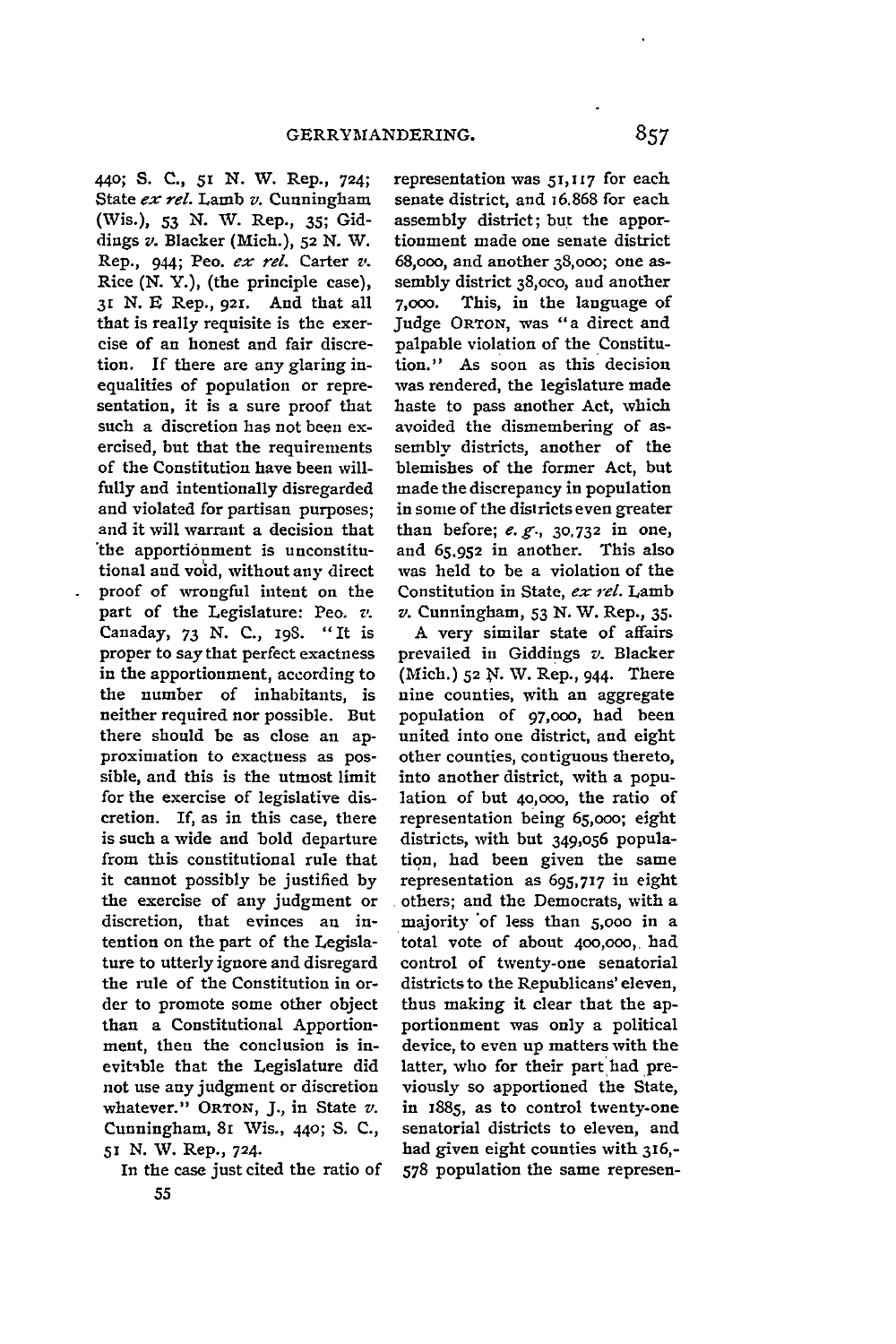tation as eight others, whose aggregate was **532,222.** It is no wonder that the Court declared that a *"* constitutional discretion was not exercised in the Apportionment Act of i891. The facts themselves demonstrate this beyond any controversy, and no language can make the demonstration plainer."

The same conclusion was arrived at in Peo. *v.* Cauaday, 73 N. C., 198, where the city of Wilmington had been divided into three wards, with equal representation;. but the first and second wards each contained about 4,000 votes, the third about 2,8oo. These discrepancies are hardly more strongly marked than some of those in the principal case, as for example, that of 135,- 418 between the twelfth and thirteenth senatorial districts; and this fact, in view of the otherwise uniform current of authority, would tend to throw grave doubt upon the correctness of the decision there given, were it not **for** the claim in the opinion that the figures of population given here and in the prefixed statement, though found in the opinion of Judge RUMSEY at special term *(19* N. Y. Suppl., 978), were not properly before the Court, and so could have no influence upon its decision. But this is not a valid excuse; for courts take judicial notice of the population of cities and towns according to the :authorized census reports: Hawkins *v.* Thomas (Ind.) 29 N. E. Rep., **157;** Bank *v.* Cheney, 94 Ill., .430; Peo. *v.* Williams, 64 Cal., 87; ,S. C., **27** Pac. Rep., 939; Peo. *v.* W ang Wang (Cal.) 28 Pac. Rep., 270, and of the local divisions of a county or State: Linck *v.* City of Litchfield (Ill.) **31** N. E. Rep., 123; State v. Powers, **25** Conn., 48; Goodwin *v.* Appleton, 22 Me., **453;**

Winnipiscogee Lake Co. *v.* Young, **40 N.,** H., 420. Such a claim is rendered especially peculiar in this case by the fact that the same opinion urges as a fact to be considered in upholding the validity of the apportionment of assemblymen, that three of the'counties improperly preferred showed large gains of population, *according to the census.* If it could be referred to for one purpose, why not for the other?

It may be regarded, then, as settled beyond a doubt, that an apportionment act will be declared uncontitutional if there is any manifest abuse of the limited discretion reposed in the legislature by the Constitution; but there is some . difference of opinion as to what constitutes such, an abuse. In the cases cited from North Carolina, Michigan and Wisconsin, and in the principal case also, if we are permitted to look at the figures, which it is contended we have a perfect right to do, the abuse of discretion is so glaring as to leave no room for question, unless an exceedingly liberal and unwarrantable construction is put upon the words " as nearly as may be." Yet it was in this very manner that, after indulging in a curious and rather incomprehensible arithmetical juggle, the Court in the principal case disposed of the second objection to the validity of the act, that based upon the failure of the legislature to apportion the extra members of the Assembly in strict order to the counties having the largest surplus over the unit of representation. The constitutional requirement, that the apportionment of members of Assembly among the several counties should be, "as nearly as may be, according to the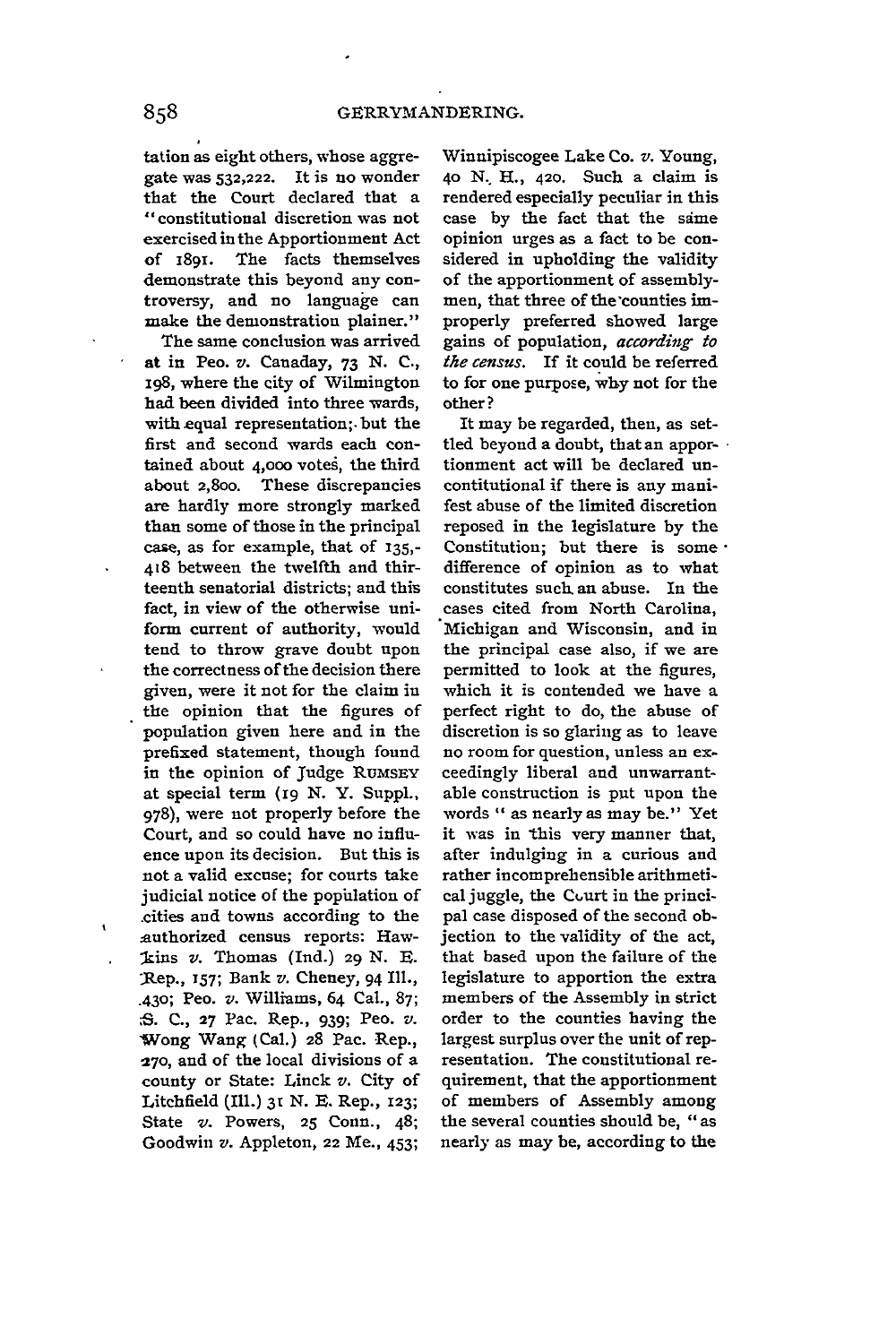number of their respective inhabitants," was boldly construed out of the way **by** the lower Court in Peo. *ex iel.* Carter *v.* Rice, **2o N. Y. SuppI., 293,** with serene disregard of the canon of construction, that words shall be understood to have their ordinary signification, **by** holding, as nearly as can be ascertained from the argument, that these words do not mean as nearly as possible, or practicable, but as nearly as the legislature may think proper. The case cited in support of this view, of conformity of procedure in Federal courts to that in State courts, has no real analogy. A mere matter of procedure, and one of substantive right, are wholly different in their nature, and a degree of discretion may well be allowed in the former that would be ruinous in the latter. The Court of Appeals did not adopt this reasoning, but declared the words to be "a direction addressed to the legislature in the way of a general statement of the principles upon which the apportionment shall be made." But Judge ANDREWS, in his dissenting opinion, concurred in by Judge FINCH, clearly points out the fallacies and dangers of such a doctrine. "The argument urged upon us that the words 'as nearly as may be ' give a discretion to the legislature, if it means anything as applied to the circumstances of this case, means that the legislature may disregard the plain meaning and mandate of the Constitution. When the Court can see that the rule of the Constitution was not in fact applied, and the circumstances for its application were clear and unequivocal, then there is nothing left to the Court but to declare the apportionment

void. The suggestion that the circumstances under which legislatures act in such matters give opportunity for the play of passion and prejudice, and therefore this must be considered in determining the validity of an apportionment act, seems to me to have no place in this discussion. The very object of constitutional restrictions is to establish a rule of conduct which cannot be varied according to the passion or caprice of a majority, and to fix an immutable standard applicable under all circumstances. If a departure from the fundamental law **by** legislatures can in one case be justified by the frailties of human nature, and the constitutionality of an act, may be made to depend in one case upon such aconsideration, the constitutionality of all legislation may be governed **by** the same rule. I have said the very object in imposing restraints in the Constitution is to protect great principles and interests against the operation of such eccentric and disturbing forces. The discretion of the legislature, if any, in apportioning members ends where certainty begins, and that point was reached when the counties-having the largest remainders were ascertained."

The full effects of the decision of the majority of the Court is best seen in looking at the facts of the case as they appear in the prefixed statement. Here one county, with **181,230** population, has three metnbers, while another county, with a population of nearly i5,ooo less, has four; one with 75,078 has two, while another, with **5,000** more, has but one. It needs a deal of argument to prove this a just and legal exercise of discretion.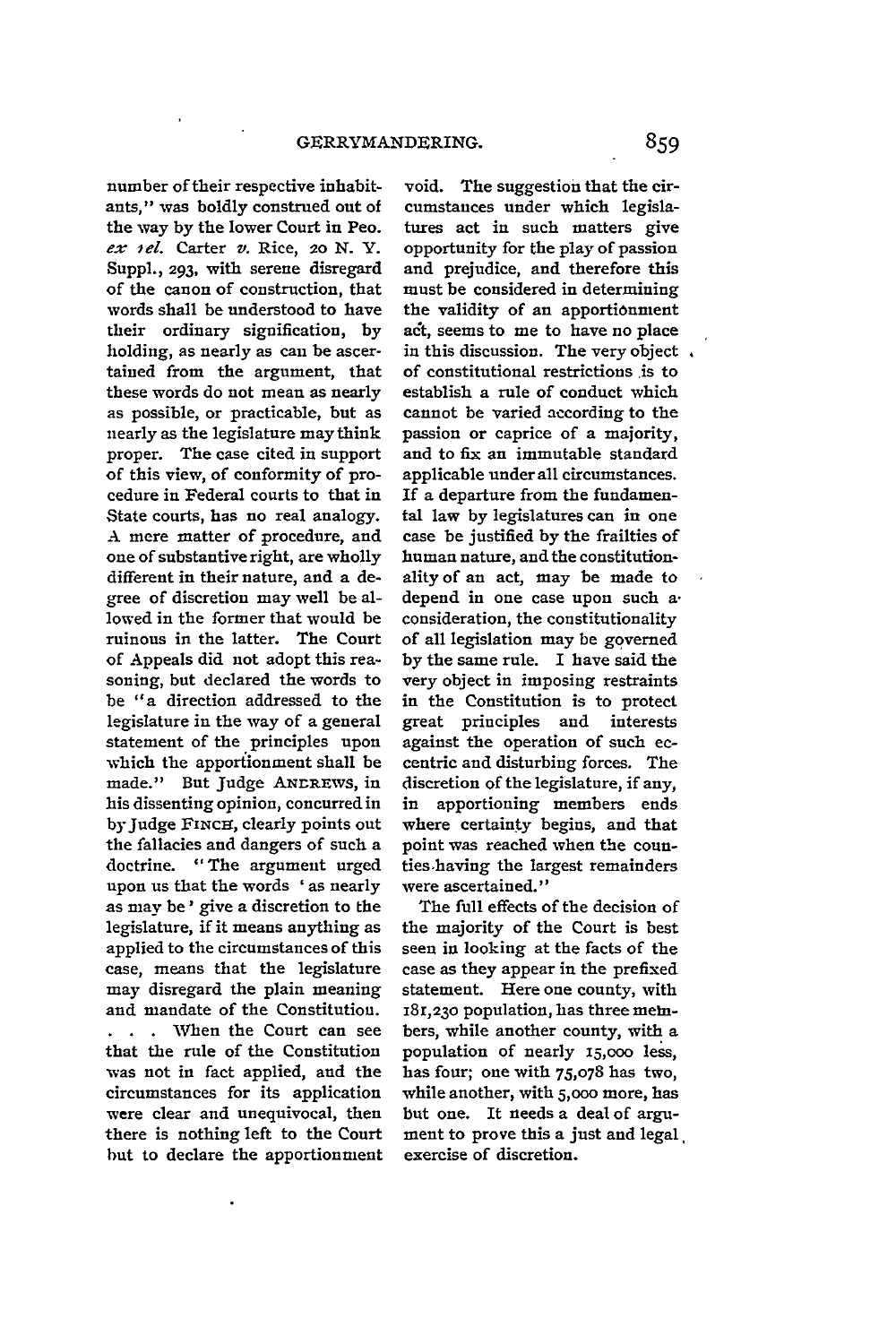This very point arose in Board of Supervisors of Houghton Co. *v.* Blacker (Mich.) **52N.** W. Rep., 951, and was there thus tersely disposed of: "There can be no legal discretion, under the Constitution, to give a county of less population than another a greater representation. Such action would be arbitrary and capricious, and against the vital principle of equality in **our** government, and it is not intended or permitted **by** the Constitution; nor could such action lead , to any good result. There can be found no excuse for it." It is to be feared, therefore, that while the majority opinion in the principal case asserts the validity of the new apportionment act **of** 1892, it fails to prove it.

The Court itself seems to have felt the inherent weakness of the arguments upon which it relies, for it introduces a number of extraneous considerations to prove the wisdom of its decision. Chief ambng these are the dire consequences which would flow from a decision against the constitutionality **of** the act, compelling a declaration that the preceding apportionment act was invalid, and thus throwing the elections back upon an act more than a quarter of a century old. But, as Judge **AN-**DREWS says, "The attempt to justify the apportionment **of 1892 by** the fact asserted (which seems to be true) that the apportionment of 1879 was subject to as great or greater objection on the score of inequality than the later act, fails because the fact is irrelevant. It is one thing that a legislature has disregarded its duty on a former occasion, and that the people have acquiesced in the usurpation, and quite a different and a much more

serious thing if such a disregard of constitutional limitation should receive judicial sanction." Two wrongs never made a right. The Court has no business to concern itself with consequences, when the path of duty is clear. It is in no way responsible for them. The Supreme Court of Michigan in a similar dilemma boldly asserted both acts to be "tarred with the same stick," and set both aside; and Chief Justice MORSE emphatically declared, "The consequences of this decision are not for us. It is our duty to declare the law, to point out the invasion of the Constitution and to forbid it:" Giddings *v.* Blacker, *sufira,* **p.** 948.

This same argument *ab inconvenienti* was presented in a somewhat different form **by** Judge WINSLOW in a dissenting opinion in State, ex rel. Lamb *v.* Cunningham (Wis.) **53 N.** W. Rep., **p. 59,** where he urges that a decision against the act would brand every legislature since 1852 as *de facto* merely, inasmuch as every prior apportionment act had contained greater discrepancies; but it is hard to see the exact force of this, since the acts of a *defacto* legislature are valid, on grounds of public policy: ORTON, **J.,** in State *v.* Cunningham, 51 N. W. Rep., on p. **729.** See also Auditor General *v.* Board of Supervisors (Mich.) **51** N. W. Rep., **490-** 491. He also lays much stress upon contemporaneous construction, shown **by** these same apportionments (which, however, would be all the stronger reason for putting a stop to the thing before it went any farther); but the strongest ground of objection that he adduces is the danger that the courts, by continued adverse decisions, may at last substitute their apportion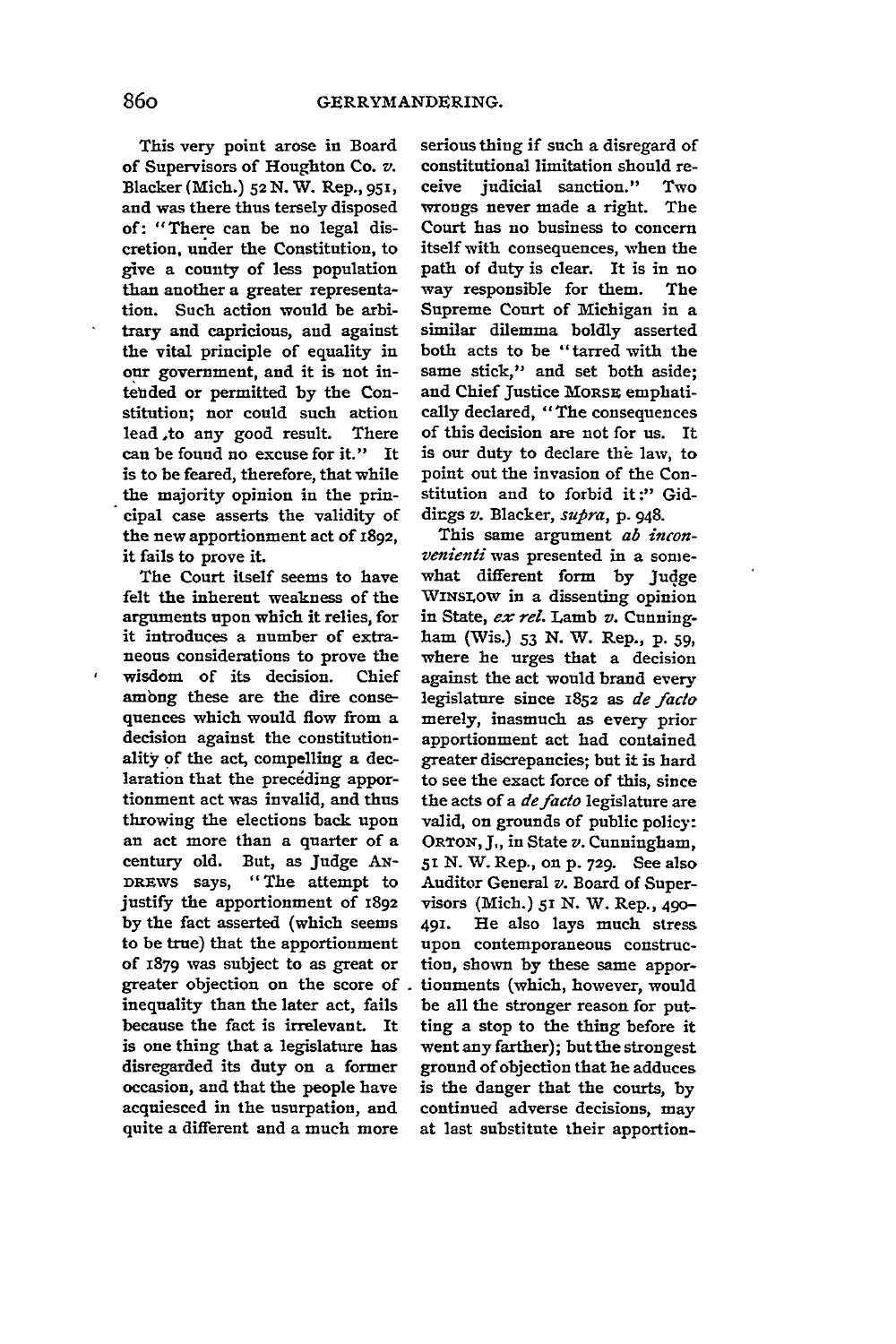ment for that of the legislature. At present, however, there seems to be but little cause **for** apprehension on this score, and it will be time enough to consider it when the evil becomes pressing.

The validity of an Apportionment Act maybe called in question **by** either *quo warranto* (Peo. v. Canady, 73 **N. C.,** 198), *mandamus* (Peo. v. R.ice, **31 N. E.** Rep., **921),** or injunction (State *ex rel.* Att.- Gen. v. Cunningham (Wis.), *51* **N.** W. Rep., **724; S. C.,** 81 **Wis.,** 44o). The proper mode of procedure is, of course, at the relation of the attorney-general; but if that officer refuses to act, then either *mandamus* or injunction may be brought at the relation of a private citizen; for otherwise such a refusal would prevent the people from obtaining redress for such an infringement upon their rights and liberties **:** Giddings v. Blacker (Mich.). **52 N.** W. Rep., 944; State *ex rel.* Lamb *v.* Cunningham (Wis.), **<sup>5</sup> <sup>3</sup>** N. W. Rep., **35.** In any case, however, the suit must be brought against an officer who is entrusted with duties in relation to the matter that are purely ministerial. There can be no direct judicial remedy, as against an unconstitutional apportionment, even **by** and through the extraordinary jurisdiction of the Court, unless the controversy can be made in some form with and against some officer whose duties are ministerial, and who is therefore amenable to the coercive power of the Court to compel execution of its judgment or decree. **If** the respondent is not, as to the matter in hand, a mere ministerial officer, owing mere ministerial duties, if he is vested with political or discretionary power subject to no limitation, the jurisdiction of the Court cannot be maintained; for the Court will not render a judgment or decree that it has no possible right to enforce." PINNEY, J., in State v. Cunningham (Wis.), **51 N.** W. Rep., **p. 735-** R. **D. S.**

## **COMMONWEALTH** *v.* TIERNEY. SUPREME **COURT** OF PENNSYLVANIA.<sup>1</sup>

#### SYLLABUS.

### *Liquor License Law -Social Clubs-Device to Evade the License Law.*

**A** wholesale liquor dealer whose license had been withheld, was in- 'dicted soon after for selling liquor in the same old bar-room without a license. His defence was that he was not selling on his own account but as steward of the Ellsworth Club, and that no sales were made to any but members of the **club** unless brought there **by** members. The club room was only a space of about six feet square, partitioned off from the old bar-room, although over one hundred members were claimed. The building was owned **by** the defendant, who lived there with his family. **All** liquors, it was alleged, belonged to the club, merely being dispensed **by** the defendant as steward. Each member had a key to the club room and paid an initiation fee of twenty-five cents and ten cents as weekly

**24** AtI. Rep., 64; **i** Adv. (Leg. Int.), 584. See Editorial Notes (Infra).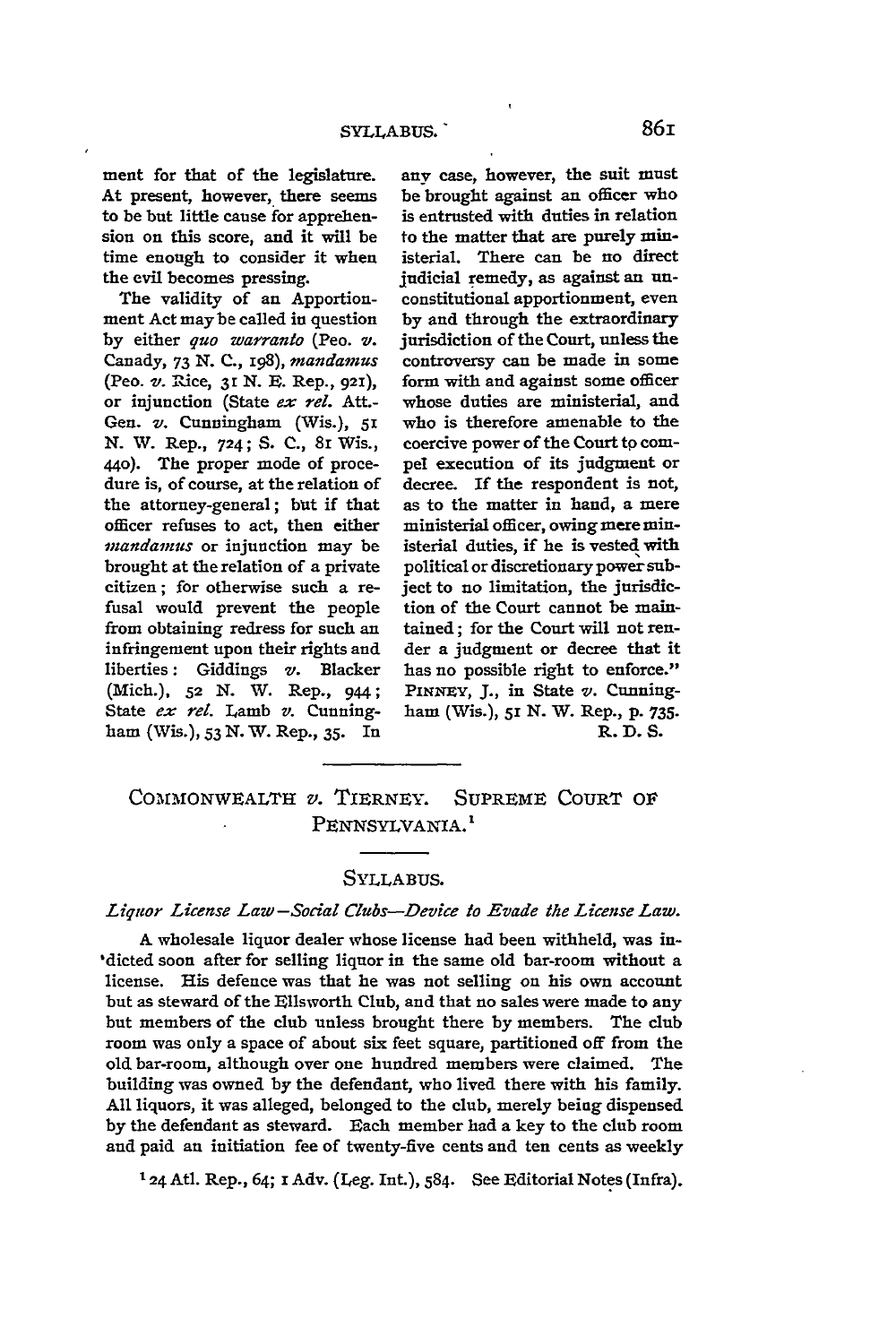dues: The main object of the club was sociability, and to some extent mental improvement. Its literary department consisted of two daily newspapers and the *Police Gazelle.* The members paid the regular retail price for their drinks.

It was held that though it was a club in form, it was in fact a mere sham or device to evade the license laws; a mere bar-room where liquors were sold without a license. "There was a clumsy attempt to disguise its real character and throw over it the protecting mantle of the law. The latter is not so feeble, however, that it cannot pierce such a thin covering as this. . . . The rights of a *bona fide* club are not involved and we prefer to decide only what is legitimately and necessarily before us. Were we to countenance such a sham as this, any man who is refused a license can get a few of his customers to sign a paper constituting themselves a club, rent them his old bar-room, have himself appointed a steward, and by such clumsy device evade the law. We cannot dignify such an association by treating it as a club."

Opinion by PAxsON, C. J.

#### SOCIAL CLUBS AND THE LIQUOR LAWS.

It is needless to state that clubs are becoming an increasingly important element in modern social life, and that they exist generally throughout the country. Their usual purpose is to provide for the social and intellectual entertainment of their members, and they are chiefly supported and maintained by the fees, dues and assessments required of their members. The transaction of business for profit is rarely, if ever, contemplated. Intoxicating liquors are in many cases bought by clubs and furnished to their members only, at a price fixed by club regulations. The money received in this way is used for maintaining the supply of liquors and paying the cost of their keep and service, and the other expenses of the club. The question of whether or not this method of furnishing intoxicating liquors by a club to its members constitutes a sale within the meaning of a law that requires a license before one can engage in the retailing of such liquor, or whether it constitutes a sale within the meaning of statutes prohibiting all sales of intoxicating

liquor whatever, has led to many and conflicting decisions. The principal case suggests a natural division of the subject, and for convenience of treatment the decisions will, therefore, be discussed under two heads: first, as they affect clubs formed with the view of evading the requirements or prohibition of liquor laws; and, second, as they affect *bonafide* clubs.

*(a) A s to Clubs Formed to Evade the Liquor Laws.-As* to these all authorities agree that the courts will not tolerate any attempt whatever to evade the liquor laws by clubs formed for that purpose. The mere formation of a club, whether **by** way of association or incorporation, will not protect a vendor of liquors from the penalties imposed for selling without a license where the real and transparent character of the transaction, and so understood by the participants, is nothing but the device of an individual to sell liquor without a license and for personal profit. One inquiry must always be whether the organization is *bonafide,* a club with limited and selected membership, and in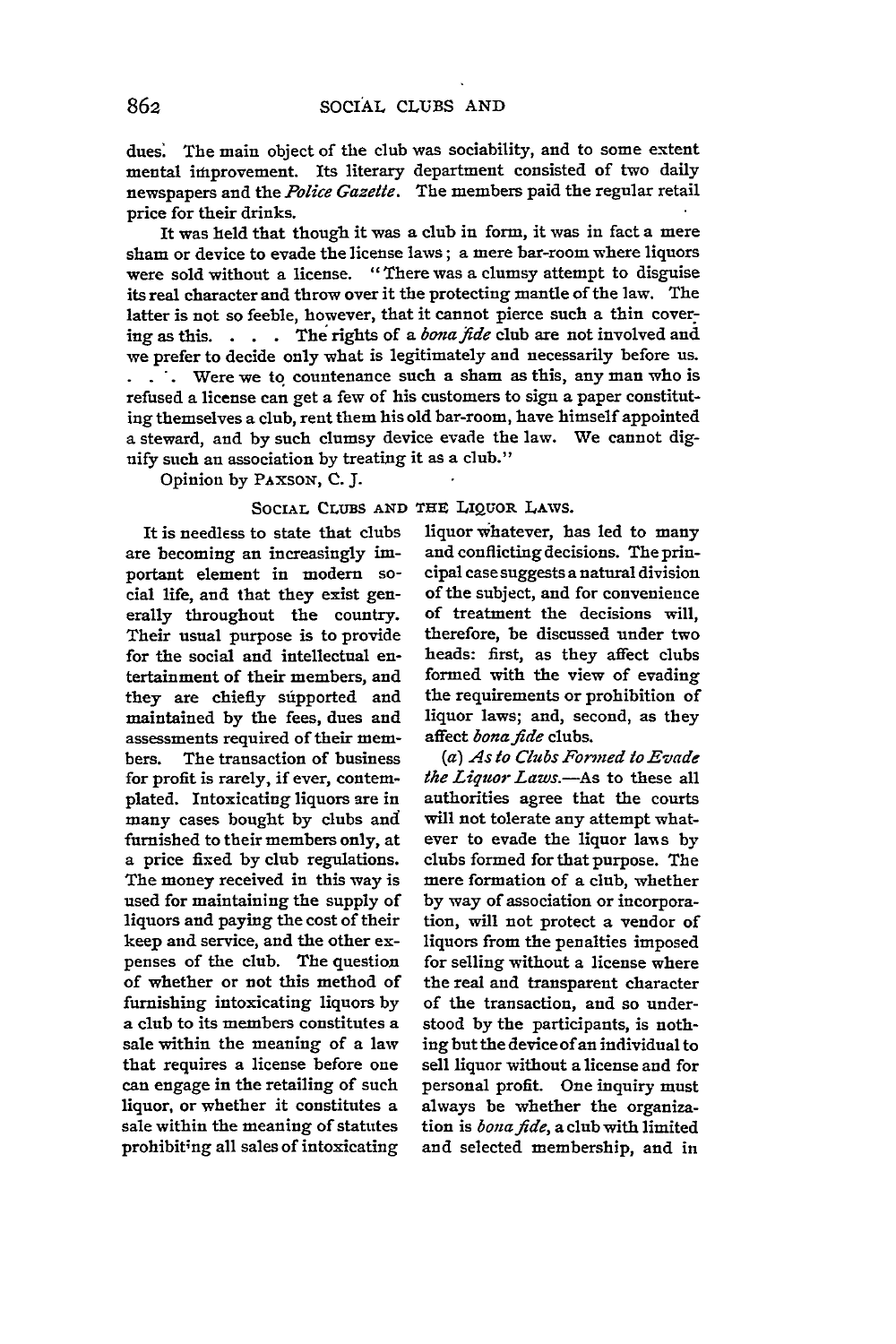which the property is actually owned in common with the rights of common ownership under the rules of the club, or whether the form of the club has been adopted for other purposes, with the understanding that the mutual'rights 'and obligations of the members shall not be while the *substance* of what is done such as the organization purports to create. "By the evasion of the law mentioned, is intended an evasion **by** means of a form or device, which is 'apparently legal, is within the prohibition of the statute:" Com. *v.* Pomphret, **137** Mass., 567.

Such a scheme is presented by the case of State *v.* Tindall, **4o** Mo. App., **271,** where the make-up of a dub-room was, in all respects, similar to an ordinary bar-room, and the dram-seeker, by signing articles of association and paying an admission **of** twenty-five cents, could obtain liquors at the ordinary retail rates from the defendant, who apparently had complete control. It was held to be "such a palpable scheme that the defence was devoid of any merit."

The case of Richart *v.* People, 79 **Ill., 85,** has been decided to be another example of an attempted evasion.' Here, an association, styling itself the "Wheaton Co-Partnership Company No. One," apparently bought out the dram-shop of one of its members, **who** continued in possession as treasurer of the association. Any person could become a member by purchasing from the treasurer a "Certificate of Co-partnership Investment in the Wheaton Co-Partnership Company No. One," at a cost of one dollar. The certificate was stamped with numbers from one to twenty, and presentation thereof to the treasurer, entitled the holder to

liquors or cigars, which were really paid for at the ordinary prices by having the certificates punched at the rate of five cents a number. **All** purchases and sales were made by the treasurer, who never accounted for, nor was it ever intended that he should account for, the money.

Other specimens of so-called "clubs" that have been treated as mere attempts to evade the liquor laws, are found in the principle case'of Comm. v. Tierney, **24** Atl. Rep., 64, and the cases of State *v.* Mercer, **32** Ia., 4o5, and Comm. *v.* Ewig, **145** Mass., **119.**

The question of whether any given club is *bona fide*, or an attempted evasion is a matter of fact, and the court has no right to rule, as matter of law, that any such arrangement as the facts may show, was an evasion of the law. It is a question for the jury upon all the facts and under appropriate instructidn: Com. *v.* Smith, **102** Mass., **144;** Com. *v.* Ewing, **145** Mass., **ii9;** Rickart *v.* People, 79 Ill., **85;** Mavemont *v.* State, 48 Ind., **21.**

*(b) As to Bona Fide Clubs.-It* has recently been said that it would be difficult to find another subject of equal importance and novelty concerning which so large a number of decided cases had left the law in so chaotic a condition. An examination of the cases justifies the assertion. It is impossible to reconcile them either by a comparison of the wording or object of statutes or the interpretation of words, and, therefore, they will be grouped according as they do or do not favor the freedom of the clubs.

*r. Cases ufholding the right of bona fide clubs to distribute intoxicating liquoramongits ;nembersfor money without a license, notwithstanding the license laws.*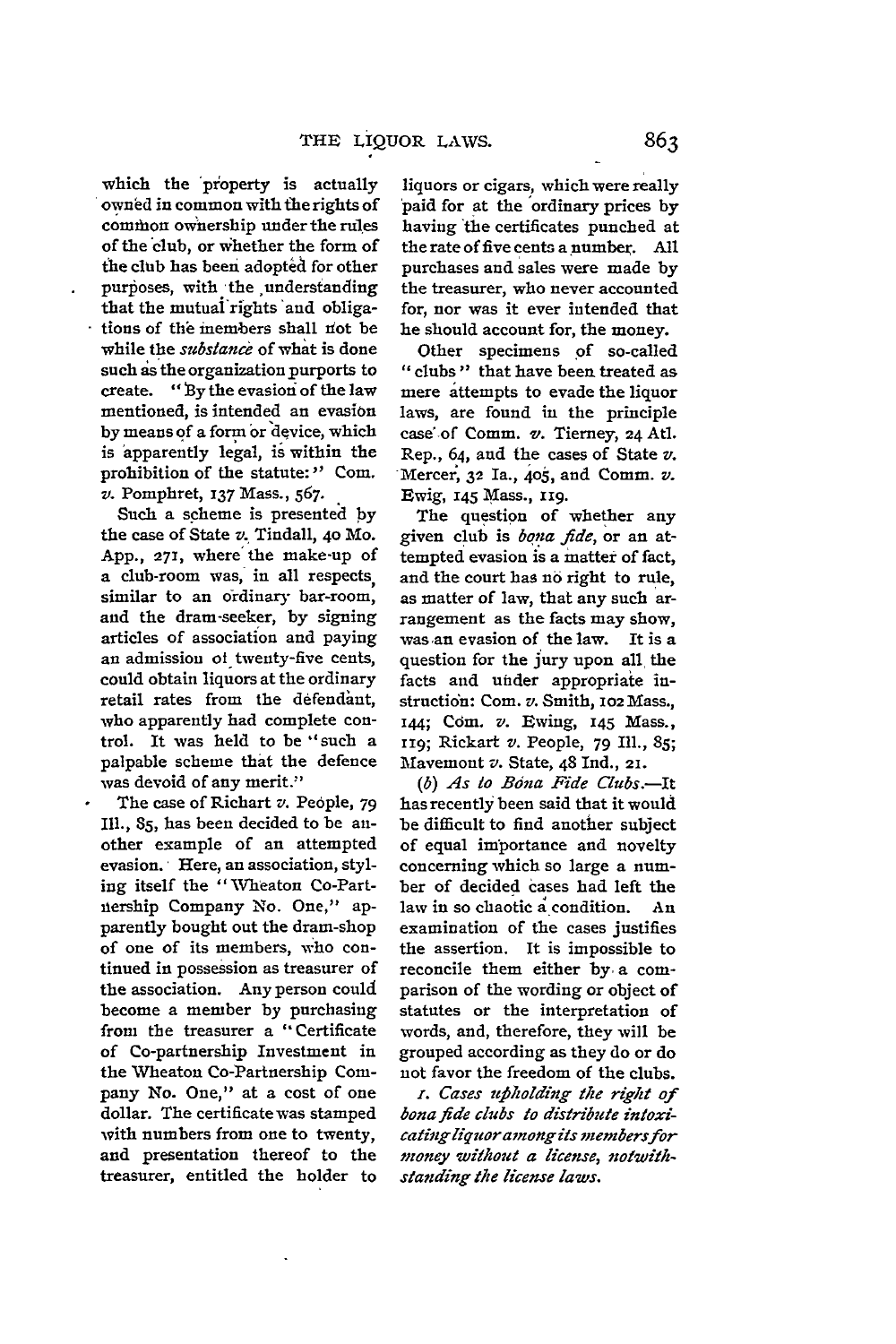This conclusion has been reached by the various cases in two different ways: first, by a technical interpretation of the meaning of the word "sale" employed in license and prohibition acts, and holding it inapplicable to the method of distribution of refreshments used in clubs, and the second, by a liberal interpretation of the whole statute involved, deciding from its spirit and intent, as shown by its general provisions, that it was not intended to apply to the business of selling liquor to the public for profit.

(a) Freedom of clubs from the liquor laws through technical interpretation of the word "sale."

A sale is defined io be a transfer of the absolute or general property in a thing for a price in money (I Benj. on Sales, i). It is therefore argued that the furnishing by a club of liquors purchased with the money raised from fees and dues of members is not a sale within the meauing of the License Acts, but an equitable arrangement for the distribution of property among coowners, which each member has a right to enforce by reason of the club's rules and regulations. In other words, some courts maintain that the requirement of the payment of money for liquor used by members is only a recognition of the fact that the tastes and needs of individuals in this respect differ so greatly that the only method of levying an equitable assessment to maintain the **supply** of refreshments is by requiring the members to pay a sum fixed by the amount of liquor actually used by the individual. This result is somewhat affected by the method of formation of a club, whether it is an association or a corporation.

The first case that arose where the club was an association, as well as the first case upon the subject in general, was Com. v. Smith, **102** Mass., 144 (1869). The defendant was indicted under a statute treating as a public nuisance the keeping of **any** place whefe liquor was sold without a license. A number of persons composing an unincorporated club advanced a certain sum of money each, thus creating a common fund. The defendant being appointed agent of the club, purchased liquors and other refreshments with the money thus raised, and then distributed checks at the rate of five cents each to the members in proportion to the amount advanced **by** each. Upon presentation of the checks the defendint would deliver to the holder liquor of corresponding amount. The jury having found that the transaction was *,bona fide*, AMES, J., said: "It certainly has happened, and not infrequently, that a number of persons unite in importing wines or other liquors from a foreign country to be dividedbetween them according to some fixed proportion. Certainly the person who should receive them and superintend the division among the contributors in proportion to the purchase money is not a seller of liquors. If the liquors really belonged to the members of the club and had been previously purchased by them, or on their account, of some person other than the defendant, and if he merely kept the liquors for them and to be divided among them according to a previously arranged plan, there would be neither a selling nor a keeping for sale."

The case which is usually quoted as the leading authority for this doctrine is Graff *v*. Evans, L. R. **Q.** B. **D., 373.** There the manager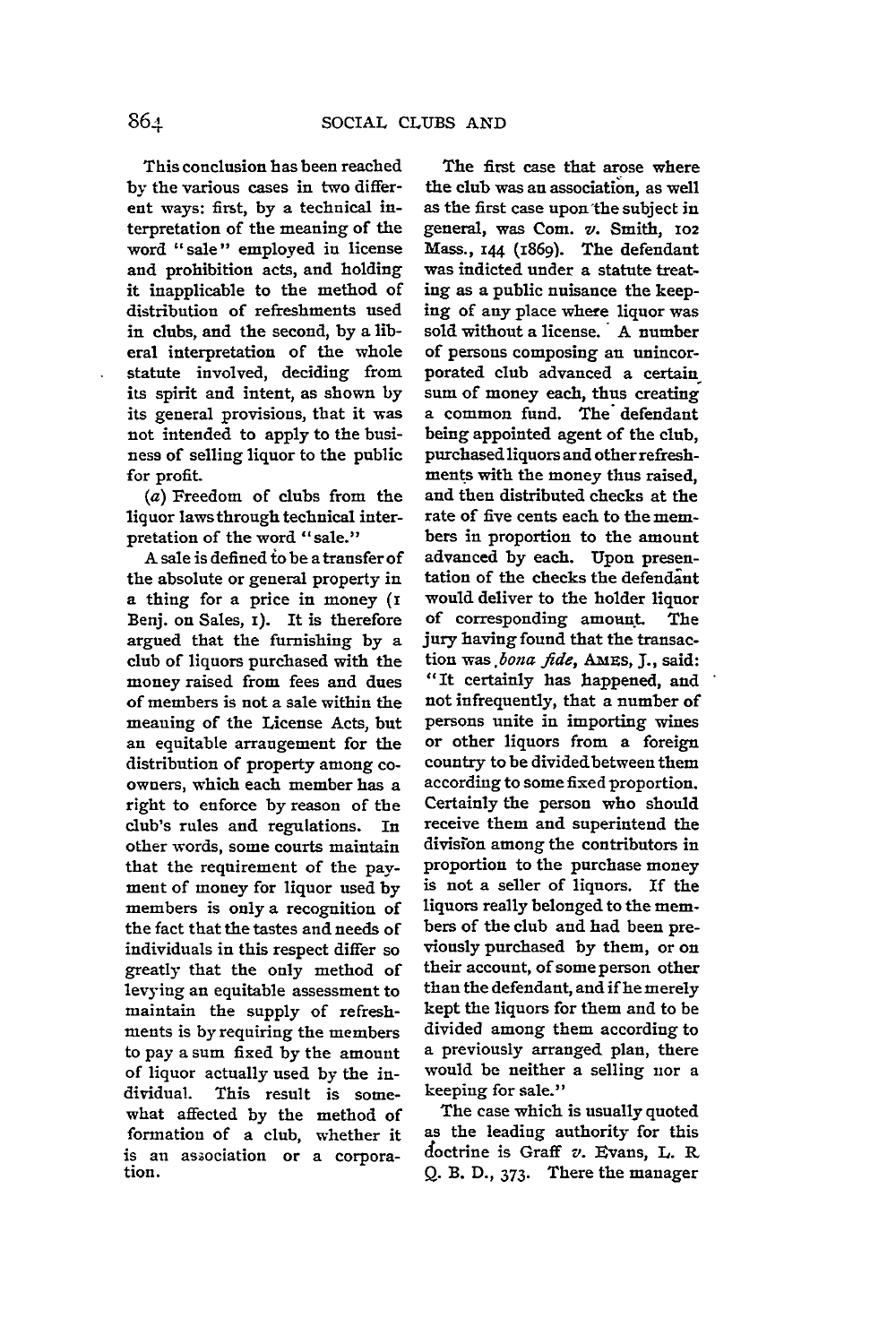of the Grosvenor Club, a *bonafide* association, was prosecuted for selling without a license, contrary to the English Licensing Act of **1872,** which provides that "No person shall sell or expose for sale, **by** retail, any intoxicating liquor without being duly licensed to sell the same." Liquors and other refreshments were bought with the funds of the club and distributed **by** the defendant to the members for consumption, at fixed. rates, the proceeds going to the general funds of the club. In deciding the case FIELD, J., said: "The question here is, did Graff, the manager who supplied the liquors to Foster, effect a sale **by** retail? I think not. I ihink Foster was an owner of the property together with all theother members of the club. Any member was entitled to obtain the goods on payment of the price. **A** sale involves the element of a bargain. There was no bargain here nor any contract with Graff with respect to the goods. Foster was acting upon his right as a member of the club, not **by** reason of any new contract, but under his old contract of association, **by** which he subscribed a sum to the funds of the club and became entitled to have ale and whiskey supplied to him as a member at a certain price. I cannot conceive it possible that Graff could have. sued him for the price as the price of goods sold and delivered. There was no contract between two persons, because Foster was vendor as well as buyer. Taking the transaction to be a purchase **by** Foster of all the other members' shares in the goods, Foster was as much a co-owner as the vendor. I think it was a transfer of a special property, which was not a sale within the meaning of the section." See also Com. v. Pomphret, **137** Mass., 564.

Even where the clubs have been incorporated, the same theory that the regulations of the club amount substantially to a method of dividing the property among co-owners subject to an account, has been applied **-** Seim *v.* State, **53 Md.,** 566 (1880); Newell  $v$ . Hemingway, I6 Cox **C. C.,** 6o4 (1888); State *v.* McMaster, **14 S. E.** R., **270** (1891). The only reference to the difference of formation which it would seem should have at least some bearing upon the original ownership of supplies appears in Seim *v.* State, *supra,* where it says, "The society is not an ordinary incorporation, but a voluntary association' or club intended for social purposes, and that as the members have a right to secure'liquor under the regulations of the club, it is not a sale **by** way oftrade which is taken to be the meaning of the word in the Act.

**(b)** Freedom of clubs from the provisions of license laws through a liberal interpretation of the whole statute.

Here it is maintained that the object of license laws is not to forbid the drinking of liquors, but to regulate the sale subject to penalties. The legislature has the power to prohibit as well as to license. Its control of the subject is complete, and therefore it is its duty to clearly describe the subjects to which the penalties may be applied.- These subjects are to be ascertained from the statute taken as a whole, from its intent and spirit, as shown by its omissions, as well as its provisions, and from a due regard to the old law, the mischief and the present remedy. Thus in Barden *v.* Montana Club, io Montana, **330,** the provision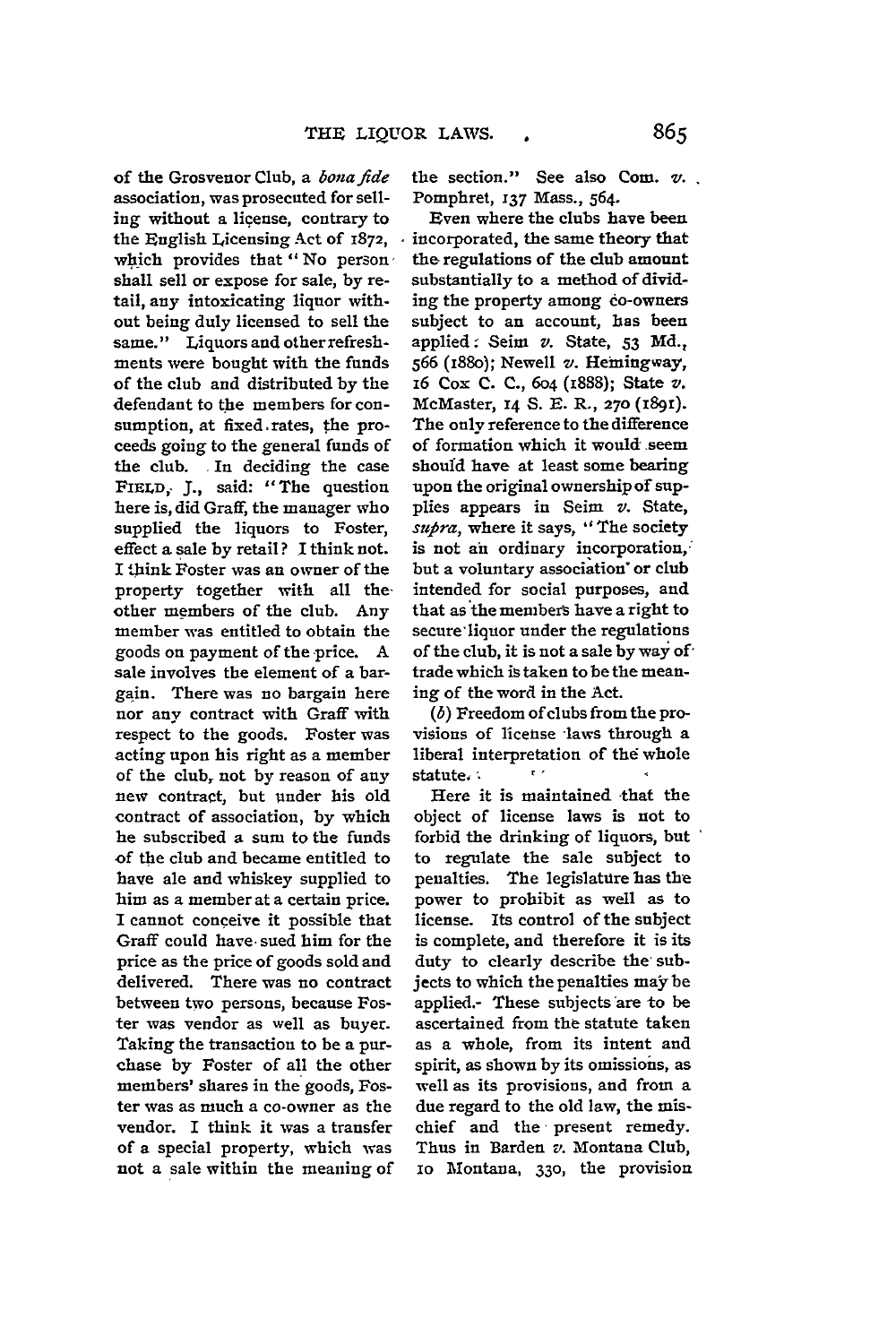of the license law that *"All persons* who sell directly or indirectly any spirituous, alcoholic, vinous or malt liquors shall, before the transaction of such business, obtain a license," etc., was very similar as to the subjects to which it was to apply to another portion of the license laws providing for the payment of a certain sum **by** *"anyperson* or *persons* who shall keep any house or saloon or room where any game of chance is dealt in or played for money." And since afterwards the legislature had amended the latter to read, **"Any** person or persons, or *association* of persons, who shall keep any house or saloon or room 'or dub-room where any game of chance is dealt in or played for money," itwas held, as there was no room for construing the Act relating to gambling games, that "where these distinctions are so carefully preserved, it is a reasonable inference that the legislature did not designate the business of the appellant in framing the law defining licenses." Likewise in Tennessee Club v. Dwyer, ii Lea, 452 (1883) and Piedmont Club v. Com., 87 Va., 340 (1891), the respective license laws of these two States were held upon a review of their various provisions to be intended only to require licenses from those persons who engaged in the business (as other merchants) of sell-. ing liquor to the public with a view to personal profit.

**2.** *Cases requiring dubs to be licensed--On* the other hand it has been settled in even a greater number ofjurisdictions that the distribution by a club to members, of liquors for money, has every element of a sale, and that, therefore, they cannot sell without a license under license

laws, nor at all under prohibition laws.

The license laws, they say, indicate no purpose or intention of enabling every person, natural or artificial, to obtain a license, and, therefore, the incapacity to receive a license does not exonerate the seller from the penalty of selling without a license.

It is maintained with force that mere good faith cannot grant extra privileges, that there are certain crimes which do not depend upon the intention of the offender and are not otbe distinguished from simple torts, except **by** the fact that in the one case an individual sues for damages resulting from the private tort, while in the other the State prosecutes for the penalty fixed for the public wrong. **In** these cases the offence consists in the act done, without regard to the intention with which it is committed. There is no difficulty **in,** attributing to a corporation an offence of this character since it may be committed **by** the company's agent or servant employed for the purpose.

The whole basis of these divisions is that the distribution of liquor **by a** club to its members for money is a sale within the meaning of the acts, and, therefore, subject to their provisions. As before, the reasons vary somewhat with the nature of the formation, whether an association or corporation.'

As to associations, the first case, **U. S.** *v.* Wittig, **2** Law, 466, arose under an attempt to subject a *bona fide* club to the **U. S.** revenue tax upon retail liquor dealers. "There seems to me," said Judge LowELL, "to be no doubt that the club sells the liquor to its members. Fvery element of sale is present, the delivery of the beer on the one part,